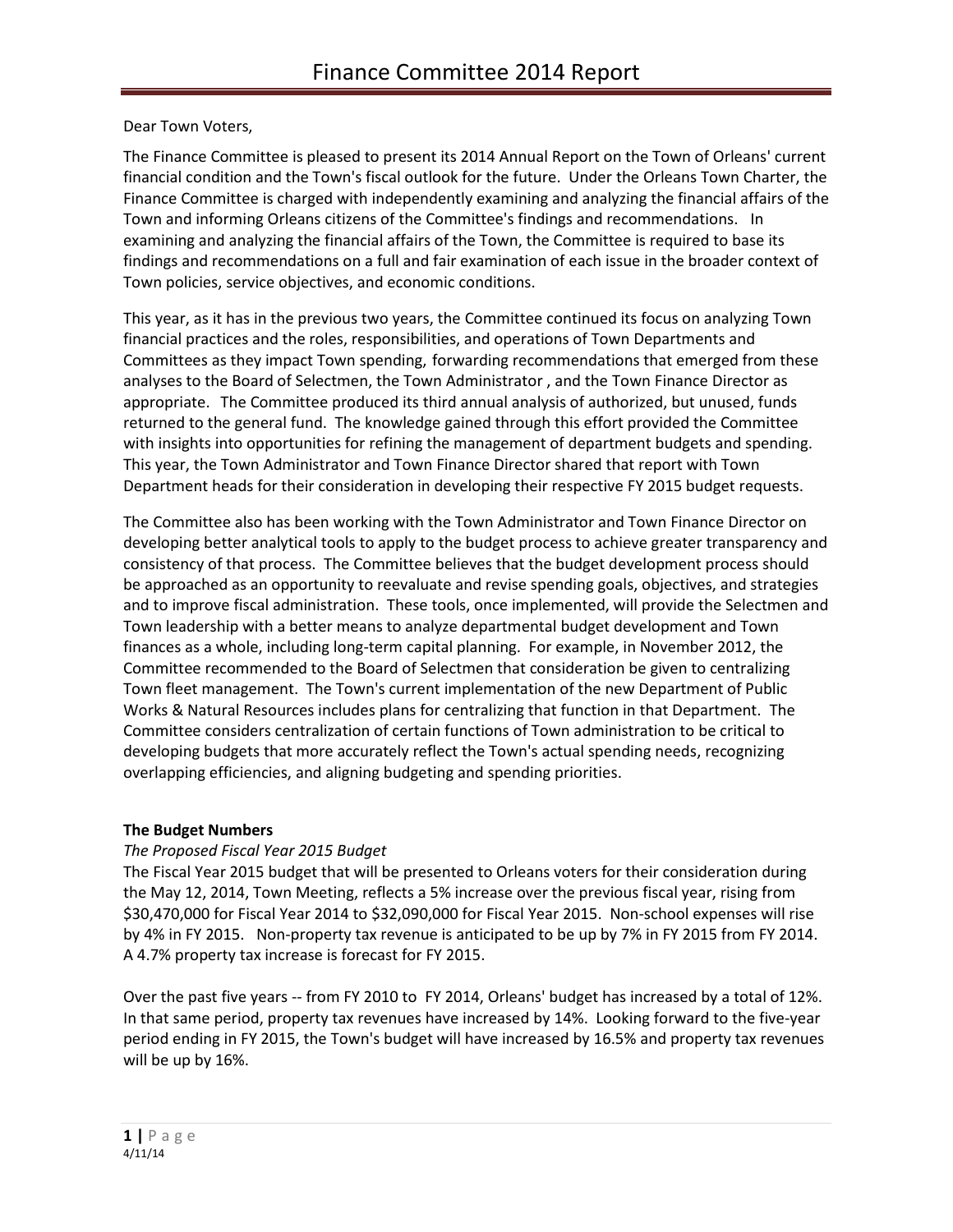## *The Capital Improvement Plan*

The Capital Improvement Plan (CIP) for Fiscal Years 2016-2020 provides taxpayers with a plan of the estimated cost and timing for Capital Projects that the Town is considering. The approval of the plan is not a commitment to spend money, as each project must be approved subsequently at Town Meeting in the year in which it is to be funded.

The CIP to be presented at this year's Town Meeting totals \$68,903,220. The CIP presented to Town voters last year totaled \$63,447,050. The majority of these funds continue to represent contingency planning for an eventual town-wide wastewater system or systems.

## **Fiscal Health**

The fiscal condition of Orleans remains very good. The Town retains its AA+ bond rating, and is managing its budgeting and spending effectively. The Town's effort to ensure the efficacy of its fiscal and operational performance has been further enhanced by the expansion of the scope of the annual audit to include one departmental activity review a year; the implementation of an internal departmental audit process; the formal documentation of financial policies and procedures, and the development of a written fraud policy.

The principal driver of the Town's fiscal policy has been the desire of Town leadership to control the growth of the tax rate. And they have managed that well by controlling spending and managing debt. The Finance Committee, after three years of analyses of year-end turn backs, has found that Town Departments annually are returning to the General Fund a total of between \$400,000 and \$600,000 in appropriated, but unused funds. The strategic use of BAN's (Bond Anticipation Notes), at a current interest rate of less than .5%, to finance debt for the short term contributed to a decline in budgeted debt amortization costs of 2 % in FY 2014. Debt amortization costs for FY 2015 are anticipated to increase by an additional 5% in FY 2015.

Orleans' property taxes have been stable for many years and remain among the lowest on Cape Cod. As in recent years, the Town continues to apply excess Free Cash to lowering the tax rate.

### **Financing the Future**

With a vast array of high-cost projects looming on the horizon, the Committee broadened its focus on Town spending practices this year to analyze options for financing Town projects and services and to explore opportunities that may hold the potential for producing both near-term and long-term efficiencies and cost savings in services delivery.

Decisions regarding the financing of major capital expenditures must be carefully scrutinized for their long-term impact on the ability of the Town to maintain its critical infrastructure and economic health, including Town facilities repairs and maintenance; wastewater treatment investments; vital roadway and drainage improvements; and a stepping up of funding to pay down retirees' other post employment benefits (OPEB) unfunded liabilities. Voters expect Town leadership to achieve a reasonable balance between managing debt and spending to meet critical needs to which they have assigned a high priority.

The results of the Committee's analyses in these areas follow and comprise the centerpiece of this year's Finance Committee report to Orleans voters.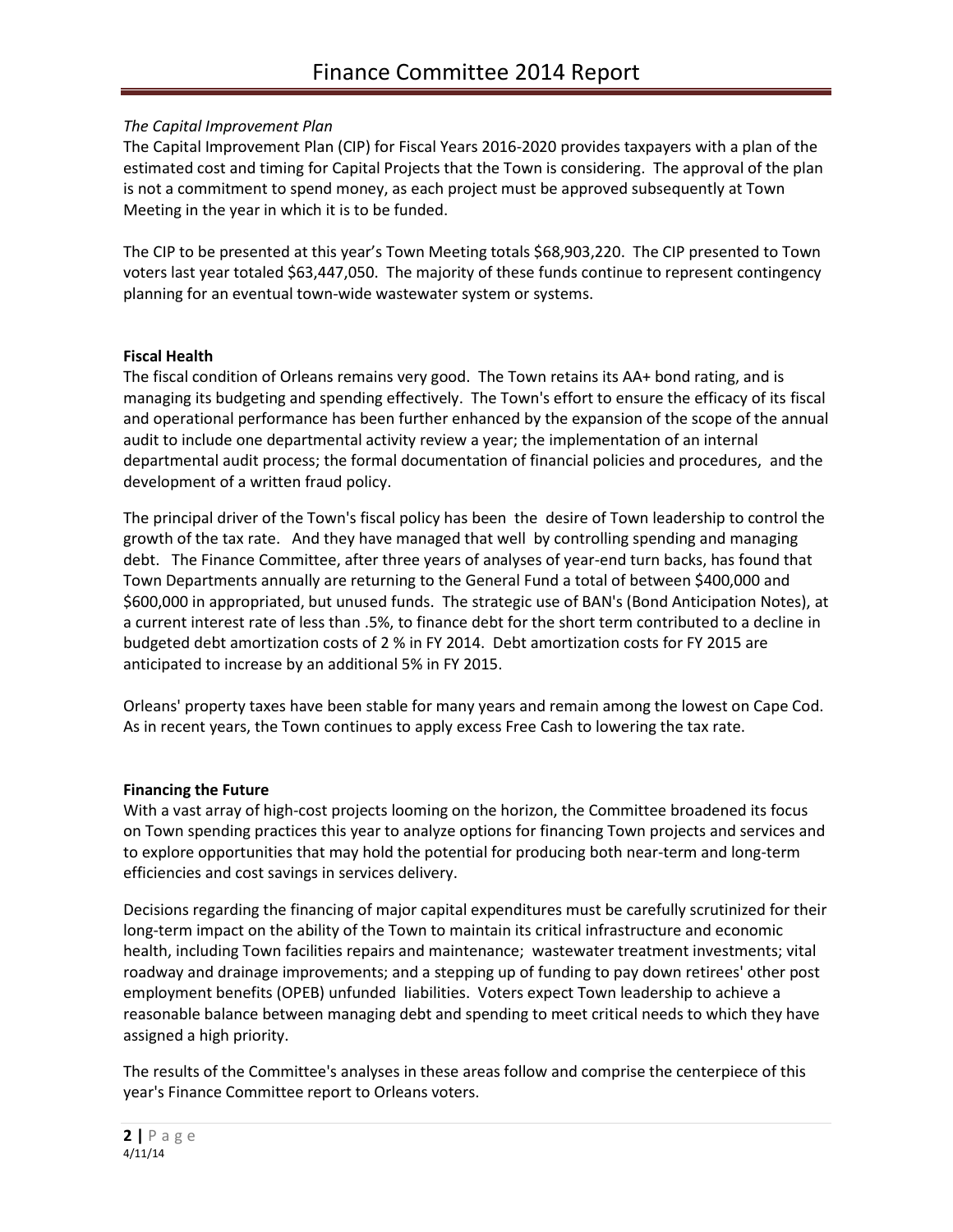*Cash vs. Bonding . . .*

Although the Town is required to fund certain asset acquisitions by borrowing because of size or legal restrictions, in certain instances the Town has the option to invest excess cash that may not be required for current operations to fund asset or other purchases or to borrow the money to make these acquisitions.

The Finance Committee has been studying this issue in an effort to better understand the principal drivers of a decision to bond or pay cash, and what factors are most significant in deciding the optimal approach to financing specific Town projects.

There are a number of considerations in deciding whether to finance a project through bonding or with cash. Chief among these are:

- whether the cash is available and if its rate of return is less than the interest cost of borrowing;
- whether the cash is available and if the rate of return is more than the interest cost of borrowing;
- borrowing causes predictable cash outflows ,whereas a cash purchase can result in spikes in cash flows dictated by replacement or other contingency purchases; and
- cash avoids increases in interest costs, but also means that cash cannot be employed to improve rates of return on investments.

If the returns on cash exceed the interest costs of borrowing, it will be in the interest of the Town to borrow and invest the excess cash to gain the higher rates of return.

If, however, in the more typical case, where the cost of borrowing exceeds the returns on excess funds, there are more factors to consider. Principal among these factors is whether cash on hand is in excess of foreseeable and reasonable operating expenses . Second, what are the expectations of future borrowing or investment rates of return?

Finally, the decision to borrow or use excess cash depends on the nature of the asset being acquired and how the nature of the asset impacts the predictability of longer term cash requirements, e.g., borrowing may be favored to finance large one-time items so that debt repayment reflects asset life and also contribute to cash requirement predictability, whereas, cash use for routine and on-going purchases, even of capital items, gives the same predictability to cash requirements.

# *Taxes vs. Fees . . .*

The topic of Town fees has been of interest to the Finance Committee for several years. The primary question that the Committee has been exploring on this topic is what should be the Town's policy with regard to the funding of services for which fees are assessed? Should 100 percent of the cost of those services be financed by fees paid by the user(s) of those services or should the cost be subsidized by revenue from the General Fund, which is largely funded through property taxes?

The primary purpose of a tax is to raise revenues that then are expended to provide services that benefit us all. A tax, while it may be applied to a particular good or service, or to the population at large, as in the case of property taxes, is collected to raise general-purpose revenues. But taxes on sales of specific goods or services are not necessarily related to the cost of providing the goods or services taxed: Regulatory bodies such as health and safety inspectors rely on taxes for their funding, but serve only a minor fraction of Town constituents. Police, fire, and ambulance services charge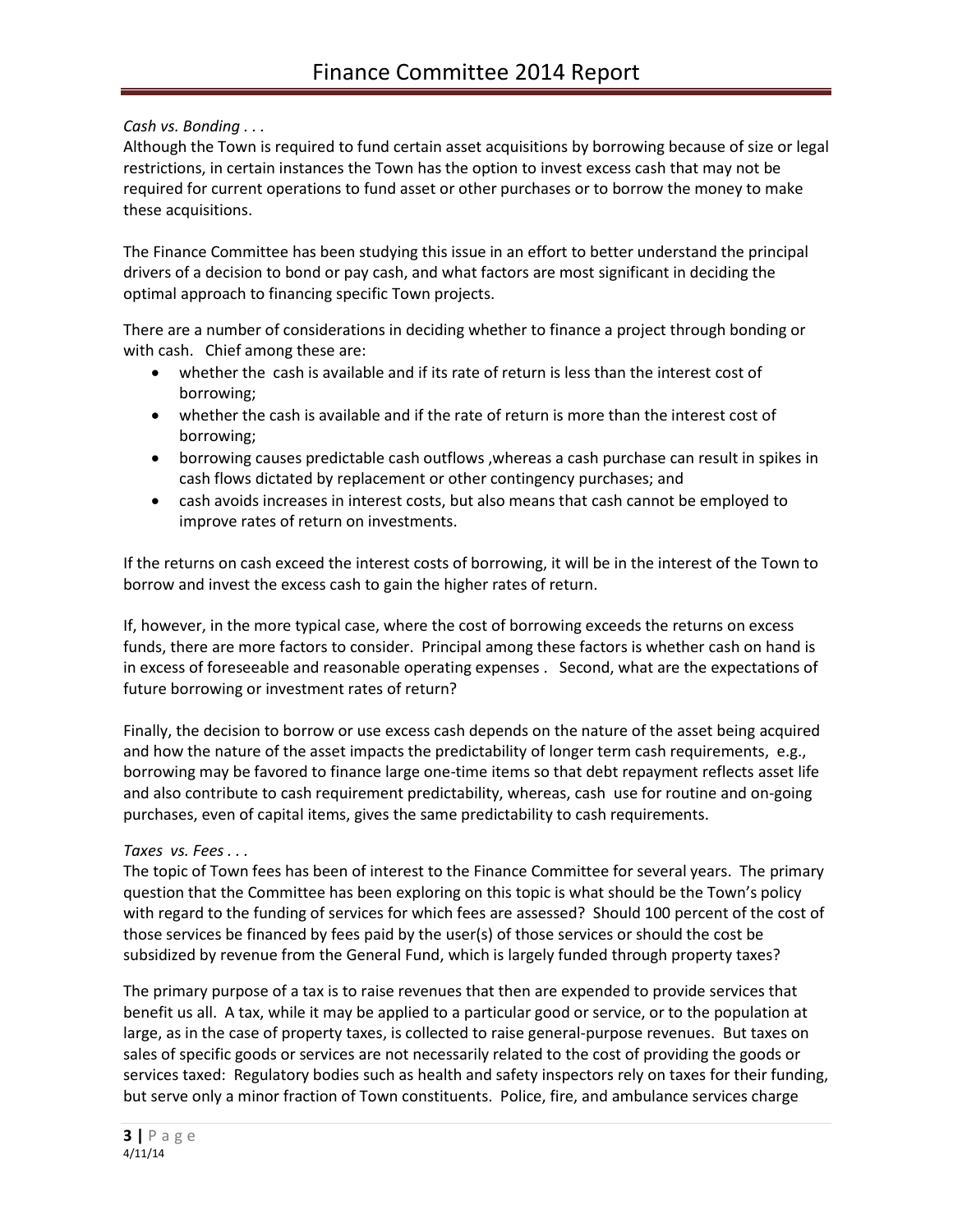wildly differing charges for their services, yet serve all citizens and visitors equally. Tax revenues are deposited into the General Fund, and the Town government, with Town voters' approval, spend tax revenues for basic services through the Town's budgetary process. Taxes are paid for government services that are intended to serve all residents of the community. The principle is that we pay taxes and those funds are appropriated from the General Fund to finance goods and services that directly or indirectly benefit all members of the community. A fee is intended to recoup all or some of the cost of providing a good or service from the individuals who benefit directly from that good or service. For example, the taxpayer who pays a fee for a clamming permit is getting the direct benefit of being able to harvest clams. A household pays a fee to the Town Water Department that is assessed based upon that household's water use.

Within the constraints established by federal law and regulation, Towns have the authority to decide whether to charge a fee for a service and how much to charge for that service. In Orleans, a number of municipal departments provide services for which users are charged a fee. Examples of those services include mooring and shellfish permits charged by the Harbormaster; recycling and dumping permits by the Transfer Station; beach access and Off Road permits by the Park & Beaches Department; and various fees that builders and contractors are charged by the Town Building Department for an array of services, such as permits and inspections. The amount of those fees appears to be set based upon an assessment of what the marketplace will bear, with that assessment largely based upon a comparison of fees charged by Orleans with those charged by other Cape Towns. But, in many cases, a fee charged bears no relationship to the Town's actual costs of delivering the service.

The Board of Selectmen has in place some policies with regard to how much of a Department's budget should be covered by fees charged. For example, the Town Water Department is selffunded by revenues from water usage receipts. Board policy directs the Transfer Station to seek to cover 75% of the direct costs of its operation from permit fees.

But should the Transfer Station be required to recoup of 100% of its direct costs? If we are successful in securing federal and state support for a proposed a plan to safeguard Piping Plovers on a portion of South Beach, should Off Road permit fees be raised to cover the cost of this program? If a contractor applies for a building permit that requires a certain number of onsite inspections, should the direct costs of those inspections be covered by permit fees charged by the Building Department, or should General Fund revenues be used to subsidize them?

The Finance Committee believes that Town fees across the board should be established based upon 100% of the direct costs of providing those services and that, as a rule, fees charged should cover 100% of the direct costs of providing those services. If there is a decision not to seek to cover 100% of the direct costs of a service through a permit fee, the reasoning behind that decision should be evident to the taxpayer and documented in a policy voted by the Board of Selectmen.

### *Lease vs. Purchase . . .*

As is clearly reflected in both the Town operating budget and the 5-year CIP that voters will take up this year, the Town of Orleans will be making significant investments in capital items in the coming years. We believe that the Town leadership should be open to considering leasing of many capital items and undertake a study to look at whether or not the town should pursue leasing over purchasing for many capital-intensive investments.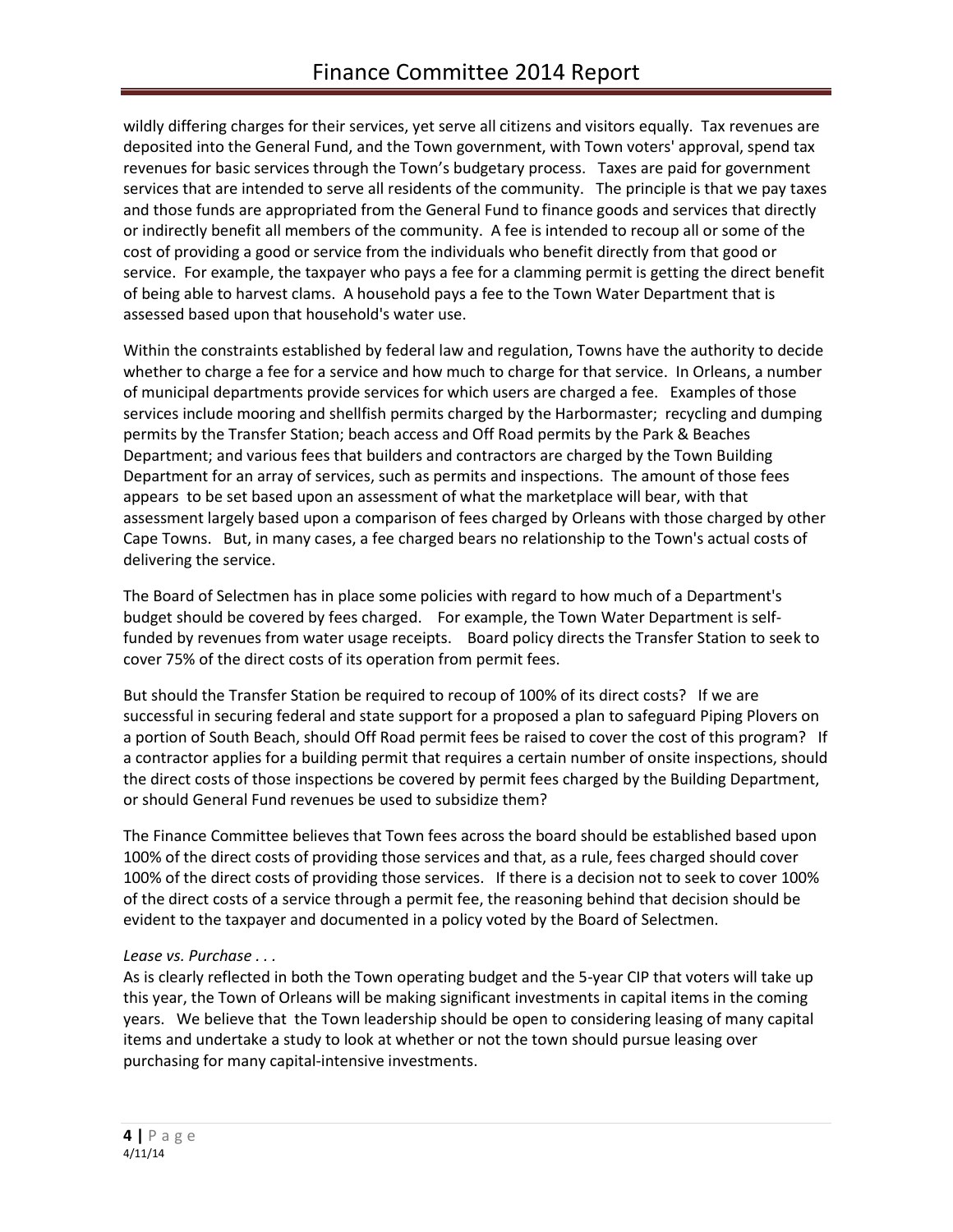Leasing can have significant benefits over purchasing. It lowers the up-front cost of acquisition; spreads the payment for capital-intensive items out over a longer period; eliminates the need to depreciate capital items (where applicable); and eliminates the cost of disposing of capital-intensive property, plants, and equipment.

The Finance Committee appreciates that there may be factors other than cost that must be considered in deciding the appropriateness of leasing rather than purchasing capital items. However, the Committee believes that a study of the potential for leasing certain capital items should be an integral component of planning for the financing of investments in equipment and other capital items.

## *Technology . . .*

The Finance Committee believes that technology should be applied in all aspects of Town activities. Technology holds the potential for producing numerous direct benefits, among these:

- cost savings and improved efficiency;
- increased transparency;
- enhanced data access and security;
- elimination of unnecessary services; and
- addition of new services at little to no marginal cost.

In addition, boosting the town's image as a leader in applying contemporary technology solutions to managing government operations and delivering services to constituents potentially would have the indirect benefits of:

- attracting new businesses to the town;
- attracting more tourists to the town;
- improving technology education opportunities at the Orleans Elementary School; and
- shrinking the technology gap for seniors.

In recent years, Orleans has made important investments in the Town's technology infrastructure that hold promise for reducing costs, increasing efficiencies, and improving the quality of service delivery. Most notably, the Town's Water Department currently is engaged in integrating utility mapping, cloud computing, and the use of handheld devices into its operations and is looking forward to fully implementing communications technology that will permit the automatic reading of water meters. These initiatives open the door to adaptation of other software solutions to Department operations and the potential for expansion of use of these technologies to other Town Departments.

The Finance Committee believes that the Town should explore aggressively other opportunities to apply technology solutions to government operations and services delivery. We recognize that some of these opportunities may require increases in annual outlays for technology services. However, we believe that each of these opportunities should be subjected to a cost benefit analysis that takes into account both financial and non-financial cost and benefits to the Town. Over time a project that would require an increase in a Department's annual outlay for technology may yield an array of both quantifiable benefits (e.g., reduced personnel, equipment, and maintenance costs) and unquantifiable benefits (e.g., customer satisfaction) that in the end may more than justify increased spending for that purchase.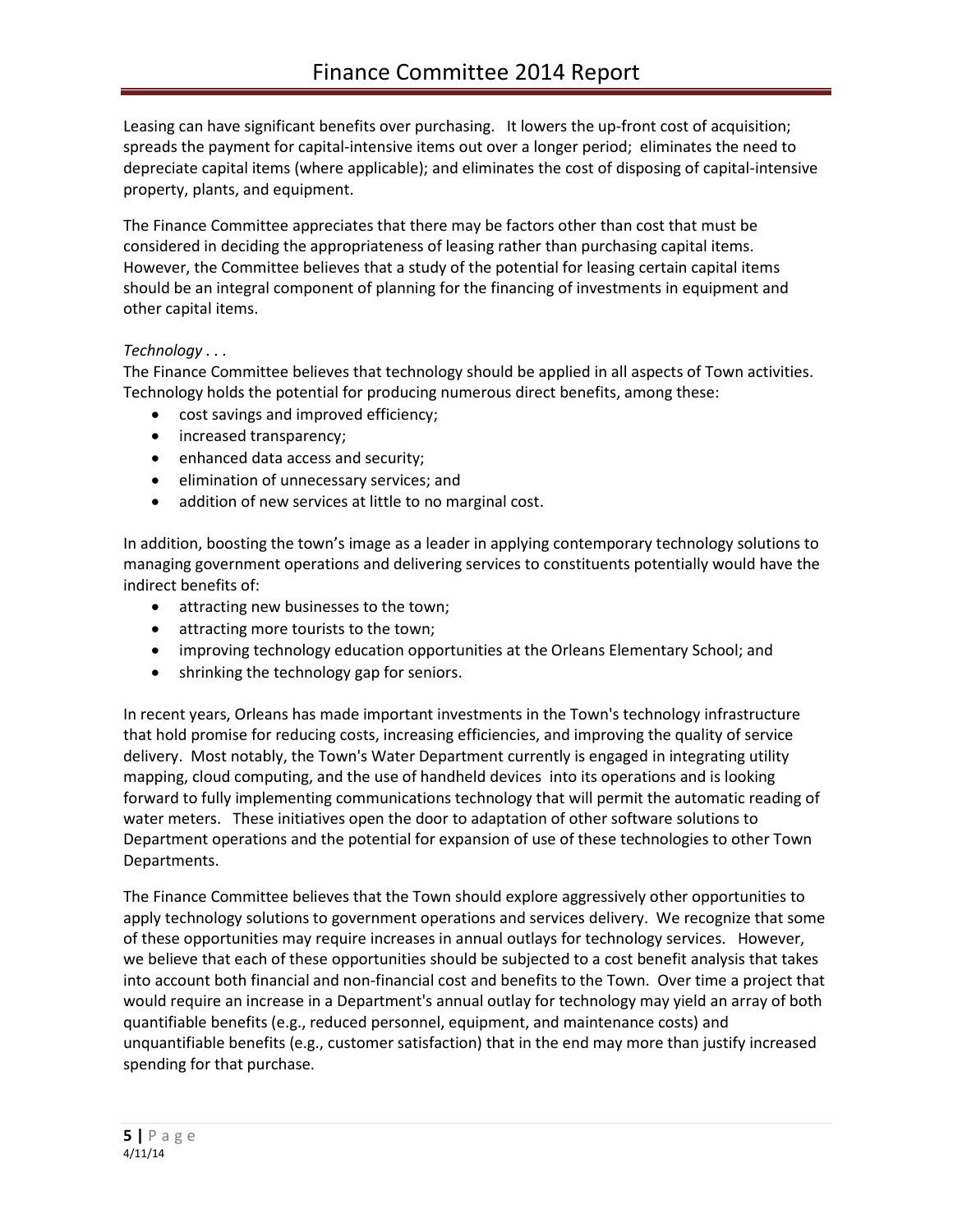The Finance Committee would urge the Board of Selectmen to consider convening a Town committee made up of volunteers who have experience in developing technology deployment at the institutional level (e.g. business and industry and government) to assist the Town Director of Finance and Town MIS Director in identifying, evaluating, and making recommendations to Town leadership on opportunities for expanding the use of technology in support of Town activities.

### **The Challenges**

In this report we've talked about financing and shared our thoughts on what we have learned from our look into that topic. We now will turn to three topics that we continue to believe are among the most urgent challenges facing the Town of Orleans.

## *Demographics . . .*

In last year's report to Town voters, the Finance Committee asserted that the changing demographics of our Town is the number one risk to the long-term economic health of Orleans and its viability as a community. And we continue to maintain that position today. This year, the Finance Committee began to look at how to go about developing a better understanding of the fiscal implications of demographic changes on the Town of Orleans.

We believe that addressing the implications of our Town's changing demographics involves a thorough analysis of what has changed in our community, where it has changed, and how it has changed. But that analysis needs to go deeper than the data, and it must be carried out against the backdrop of a clear picture of where we hope to be in the future. A number of positive steps have been taken to date that bode well for Orleans' future , among these, significant advances in managing and controlling debt; downtown improvement initiatives; implementation of a building and facilities master plan; and capital planning for the schools. But these initiatives and others have been based largely on our knowledge of needs as they stand today.

We must begin our efforts to address the issue of changing demographics with a look at what the desired outcome is 10 to 20 years down the road, and then consider how we go about getting there. We need to think in terms of potential outcomes: If we go along the current path, the outcome will be one scenario; if we somehow change the demographics, then the more likely total outcome is another scenario. And we need to analyze in depth each area in which we are seeing changes in our demographics. For example: The population is shrinking, but why? The analysis of why in this case needs to go a lot deeper than saying, for example, "we're aging." Aging itself would seem to be insufficient as a reason. People are getting older in general; living longer; staying in places longer. Houses don't disappear as residents age; houses are sold and continue to generate tax revenue. And, the tax rate itself probably is not the reason people are leaving.

It is easy to say, "yes we are getting older and the tax base is changing," but it is difficult to project how you want to change circumstances to achieve a different outcome. Moreover, the criteria and actions that can be explored to generate various outcomes are very subjective.

We need to explore options for changing outcomes. But, we must temper this search with an evaluation of what is realistic for Orleans, and what is not. In particular, we need to explore:

- What we want/need;
- Where we are in relationship to what we want/need;
- Long term risks of staying where we are;
- Conditions that are keeping us from what we want/need; and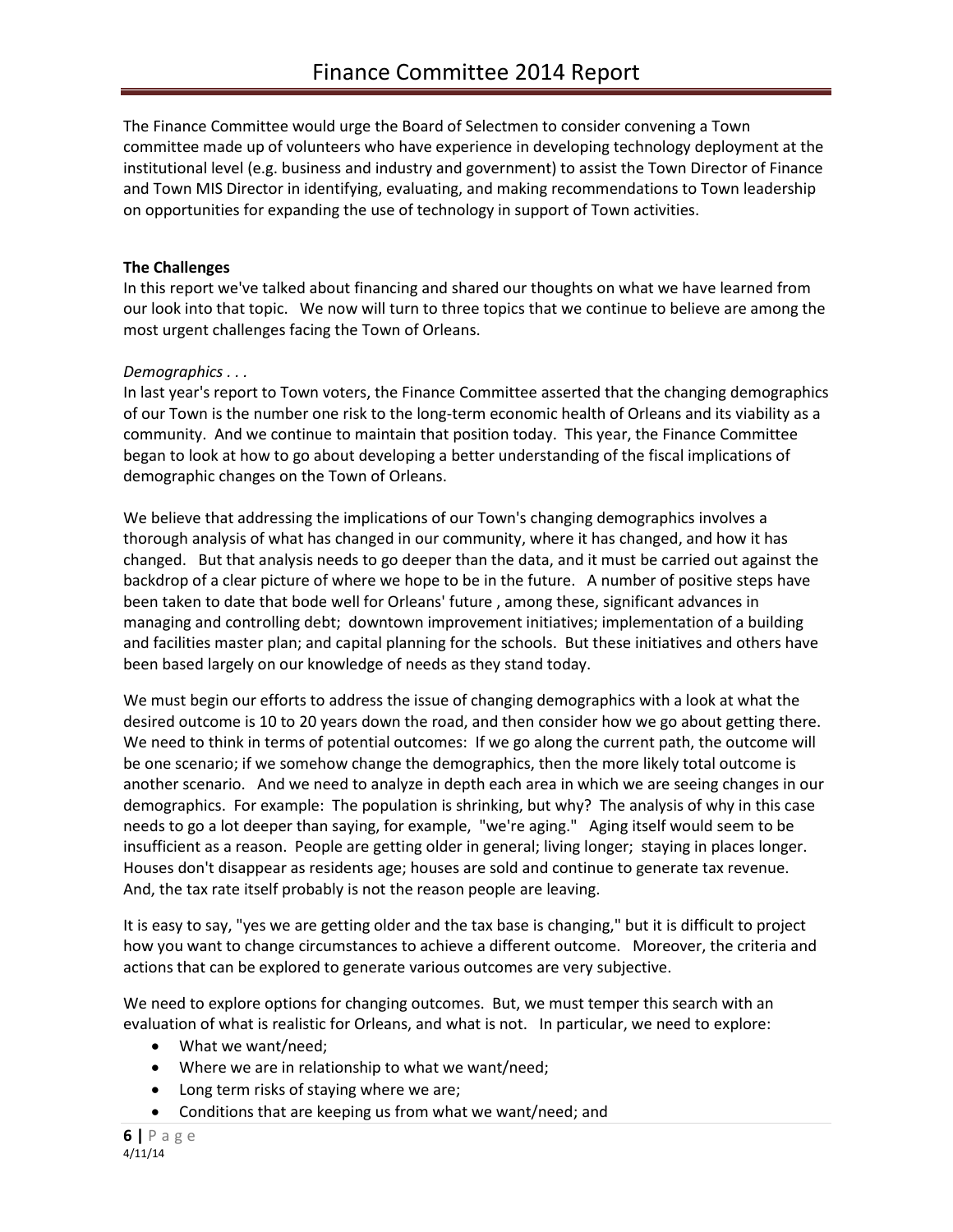Realistic options for changing conditions to achieving what we want/need, e.g., futuristic or forward looking infrastructure projects, such as town-wide Wi-Fi.

In September 2013, the Orleans Finance Committee Chairman had the opportunity to meet with the Orleans Planning Board to discuss the Finance Committee's concerns regarding the Town's demographic changes. Since that time, the Planning Board has begun to look at indicators that may inform the discussion of demographic changes and discuss tracking indicators in areas that may have implications for goals set out in the Orleans Comprehensive Plan (OCP). The OCP, last amended in 2006, provides a vision statement of what the Plan is intended to achieve over a 20-year period and provides goals and policies to guide decision-making to realize that vision.

Last year, the Finance Committee urged Town leadership to engage in a concerted effort to understand and address the implications of these demographic changes on our community. This year we would reassert that position and suggest that the OCP would provide an appropriate platform on which to begin that concerted effort. As such, the OCP in our view would provide an excellent framework for analyzing indicators of demographic change; identifying areas wherein these changes may threaten our vision of an Orleans of 20 years from now; and shaping a strategy for addressing the implications of demographic changes for our Town's future.

In sum, we believe that Orleans' changing demographics create fundamental risks to the long term economic health of our community; that these risks must be evaluated and understood; and that the knowledge gained from the examination of the implications of these demographics should inform and shape strategic planning and spending decisions that we make going forward. Unless we are willing to address directly the issue of our changing demographics and the implications of these changes for our future, we cannot be certain that we will have the resources in place to meet future needs.

### *Wastewater . . .*

At Town Meeting this year, voters will be presented with a comprehensive wastewater Article that encompasses several projects whose collective purpose is to produce information for use in shaping water quality improvement projects in the Town of Orleans. Town voters also will be asked to consider two Articles concerned with the future use of the existing Tri-Town Septage Treatment Plant in both the near-term and into the future. These Articles -- neither individually nor collectively - advance a specific plan for implementation of wastewater management solutions in Orleans, but, if adopted by Town voters, instead, would inform our development of a course of action to meet our water quality improvement needs.

As we observed last year, the Town has engaged in a healthy and productive, if oftentimes contentious, second look at the draft Comprehensive Wastewater Management Plan that was released in April 2009 in which several significant issues emerged that have remained unresolved to date. Those issues include the amount of water quality remediation required in Orleans water bodies; the use of alternative technologies that may provide more efficient and less costly strategies for meeting wastewater management needs than conventional sewering; the potentially deleterious effects of increasing the discharge of water into Namskaket Marsh; the feasibility of employing directional drilling in plan implementation; and the potential cost, and financial implications for Town homeowners, of what will prove to be the largest capital investment the Town will ever make. The lack of definitive information to answer questions and concerns surrounding these and other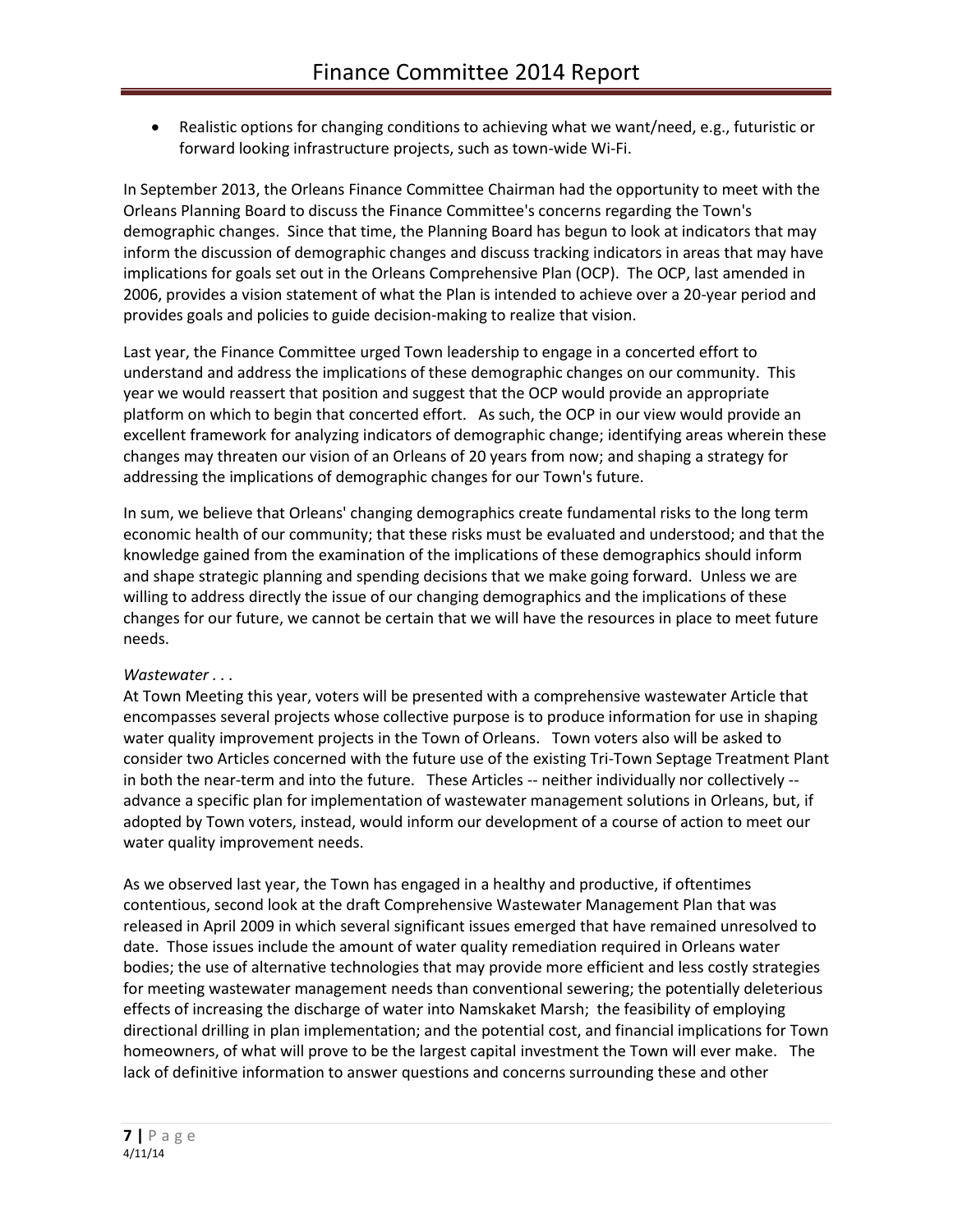unresolved issues in our view were major factors in the defeat of the two wastewater Articles that were put before voters last May.

Over the past year, the Board of Selectmen has engaged in a dialogue that the Finance Committee believes has helped to focus Town leadership's attention on developing strategies to address and resolve those issues. Following last year's Town meeting, the members of the Board of Selectmen committed themselves to seeking out answers to outstanding wastewater issues; held a series of special meetings to explore these issues; with monies from the Finance Committee's reserve fund, hired an experienced professional to guide them in this process and develop a plan for gathering the information to address these issues; and now has put forward for Town voters' consideration of a sound strategy that, once completed, will position our Town to develop a plan and generate the support needed to proceed with that plan.

In that same timeframe, the Cape Cod Commission (CCC) initiated its project to update the county's regional wastewater plan -- the so-called "208 plan". With \$3.5 million in funding from the Commonwealth, the CCC began a 12-month study to produce a mandated update of the existing 1978 Water Quality Management Plan for Cape Cod. The 208 plan takes its name from Section 208 of the Federal Clean Water Act, which requires the development and implementation of regional wastewater management plans. A key feature of the 208 plan study process was the creation of various working groups comprised of individuals from town government and administration, town wastewater committees, business and civic organizations, and regional and other stakeholder groups, many of who were from Orleans. These working groups provided invaluable input into, and support for, the 208 process, allowing the CCC to build strong consensus on wastewater management issues on Cape Cod.

In the past, with the Federal, State, and County governments locked onto conventional sewering as the optimal approach to wastewater management, Towns de facto have been constrained from doing anything but produce sewer-centric wastewater management strategies, and discouraged from exploring alternative strategies for water quality in their watersheds. But the 208 planning process has changed all that.

In February of this year, the CCC Executive Director announced that the 208 study had concluded that abandoning reliance on a conventional sewering solution to wastewater management and instead, looking to alternative technologies and strategies could meet Cape Cod's water quality remediation goals while saving Cape Towns millions of dollars.

More recently, the CCC Executive Director told Orleans Selectmen that the 208 study finding will allow a community to pursue the development of "something less than a comprehensive wastewater plan" and to develop instead a "targeted plan" to take on initiatives in areas where there is consensus in the community that work needs to be done.

The announcement of the 208 plan's finding marked a sea change in the debate on water quality improvement solutions. The groundwork that would be done under the projects included in the Article that Orleans voters will take up this year would produce information that will permit the Town to take full advantage of 208 planning process products and any Commission resources that may be available to assist us in developing plans to meet our wastewater management needs, projecting potential costs of various technologies, and evaluating options for the Tri-Town site.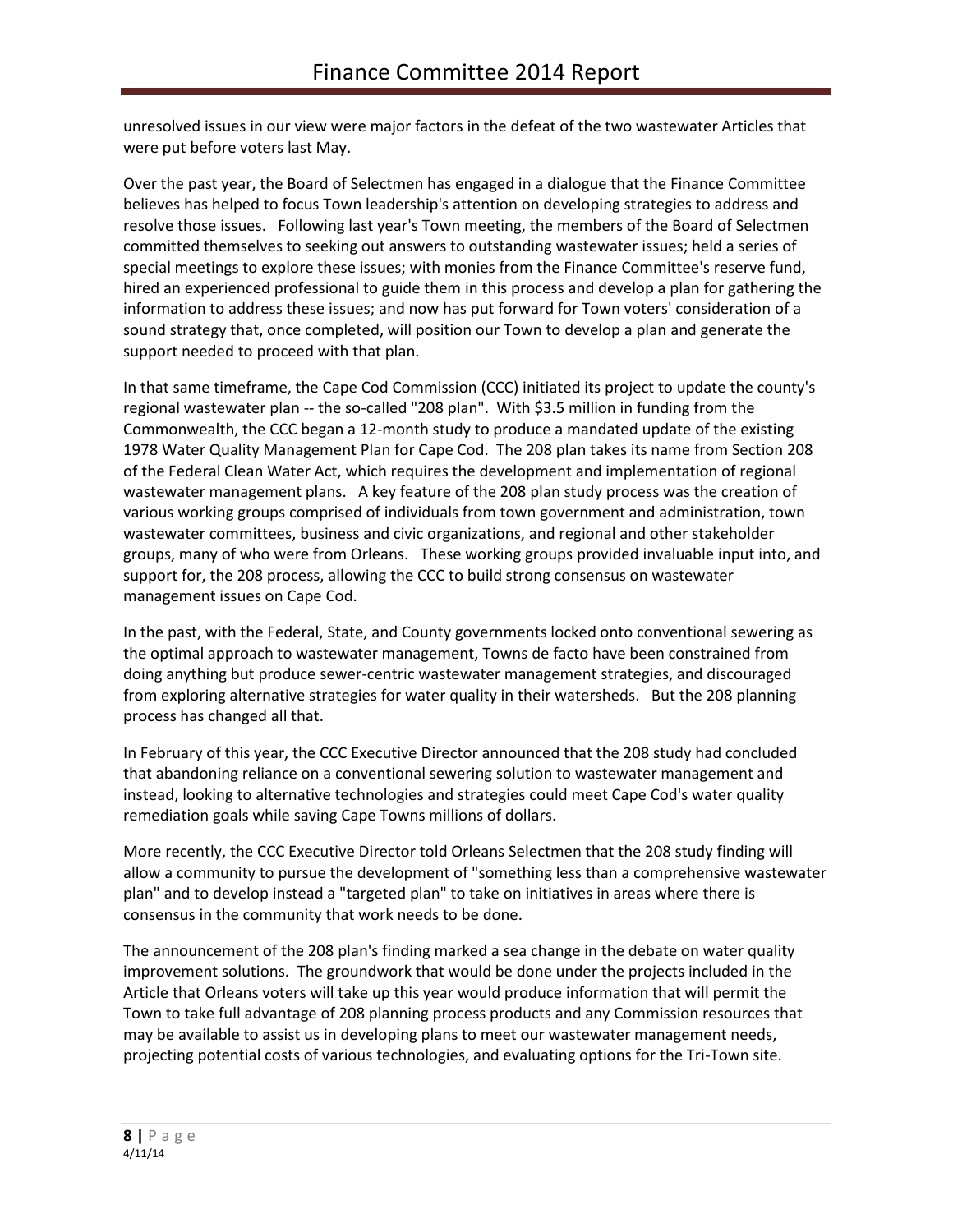We are aware that there are individuals in our community who believe that the wastewater Article that will be before us this year is an effort to resurrect the Plan 1A initiative that was defeated at Town Meeting last year. These individuals have been very vocal in arguing that position, which, in turn, has caused confusion and concern among other Orleans citizens who are uncertain what to conclude from this perception. The Finance Committee has followed closely the Board of Selectmen's discussions with its wastewater consultant which shaped this Article. We do not see any evidence of an effort to revisit Plan 1A, nor do we believe that is the intent underlying any action taken by the Board of Selectmen. Instead we believe that this kind of thinking is a distraction and disruptive of an extremely thoughtful and productive dialogue that has positioned us to move forward with water quality remediation initiatives in this Town. We are hopeful that the Board of Selectmen will engage in a concerted effort to communicate the intent, scope, purpose and importance of the wastewater Article that Town voters will be asked to act on in May.

What we do this year will serve as the prologue to framing this Town's approach to wastewater management for the long-term. We therefore believe that it is critical that the Town be successful in developing the information that is needed to make informed decisions on the selection of solutions for water quality improvement in Orleans watersheds. We are hopeful that Town voters will come together in support of funding of the initiatives that we believe will provide us with that information.

## *Unfunded OPEB Liabilities . . .*

Currently, the Town of Orleans' unfunded pension liability is \$17,000,000 and our retirees' other post employment benefits (OPEB) have an accrued liability of \$22,000,000 for a total obligation of \$39,000,000. The pension liability currently is being funded by the Town at a level and on a schedule to meet the 2038 State deadline for full funding of each pension system. By contrast, at present there is no requirement that municipalities make payments against their OPEB liabilities or any deadline for fully funding that obligation.

In 2012, Town voters approved the establishment of an OPEB stabilization Fund so that funds may begin to be set aside as a reserve for payments against the Town's future liability. The Finance Committee fully supported establishment of the OPEB and believes that payments against that funds must be accelerated.

In accordance with the Board of Selectmen's policy, Free Cash is maintained in amount equal to 4.5% of the Town's annual budget each year, with an additional .5% set aside for the OPEB and General Stabilization funds. As we did last year, the Finance Committee would encourage the Board of Selectmen to consider reducing the percentage set aside for Free Cash to 4% and authorizing a total of 1% to be set aside each fiscal year for the OPEB and General Stabilization Funds.

### **Conclusion**

For the past several years, the Finance Committee's consideration of the financial matters of the Town have been strongly influenced by the Committee's belief that sustaining the Town's fiscal health requires long-term planning to meet future challenges and near-term actions to address immediate priorities and improve Town government services. This year's budget and CIP reflect substantial progress on both those fronts.

With the hiring a Department of Public Works & Natural Resources director and a full time project manager, the pace of scheduled building and facilities maintenance and repair projects has been accelerated. The CIP includes projects to address several significant infrastructure projects that have